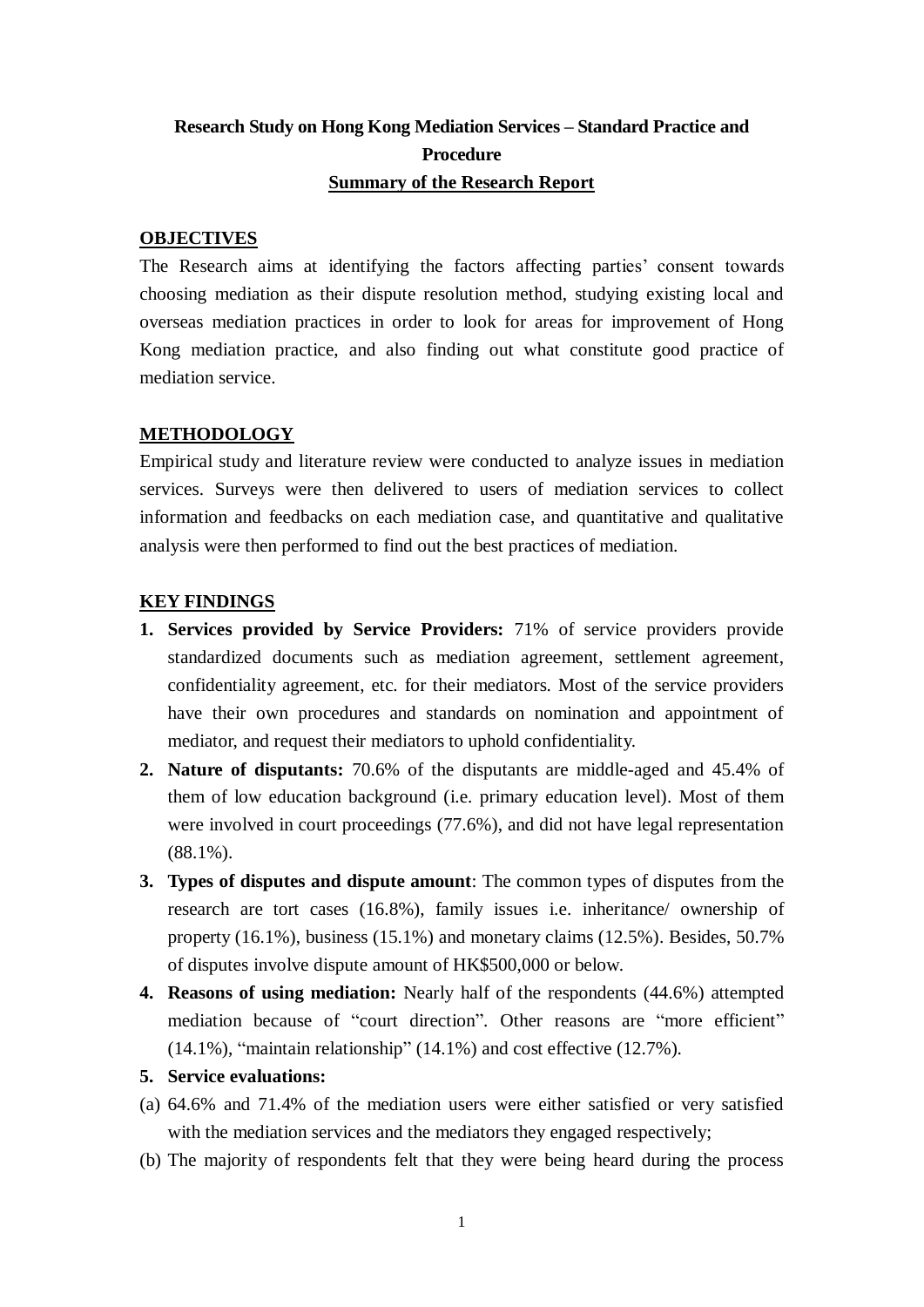(93.9%) and in control of the mediation process (86.6%);

(c) The majority of the respondents (91.7%) agreed that mediation has been timely conducted for their case.

## **6. Factors affecting parties' decisions to utilize mediation:**

- (a) Since many disputants were middle-aged (70.6%) and nearly half of low education background (45.4%), the availability of a one-stop mediation referral services could assist them to prepare and use mediation.
- (b) As majority of the disputes were involved in court proceedings (77.6%) and were directed by the court (55.9%) to attempt mediation, encouragement of courts and the judiciary were the main drives for utilization of mediation service.
- (c) Nearly 70% respondents had not heard of mediation, and over half of them had little or no understandings on mediation (53.2%) and role of mediator (58.2%). Almost all expressed that the publicity of mediation in Hong Kong was not enough (97.7%), which affected the popularity of mediation in Hong Kong.

# **RECOMMEDATIONS**

# **1. Mediation Practice and Procedure:**

Based on the literature review of the local mediation pilot schemes, overseas mediation services experiences, and survey findings received from the mediation enquirers, mediation users and the mediators, the following good practices of mediation are recommended to mediation service providers:

- (a) To hold information sessions/intake sessions to enhance disputants' knowledge in mediation and what they should prepare in mediation;
- (b) To assist disputants in seeking the consent of the counter party or parties regarding utilization of mediation services to resolve their disputes;
- (c) To nominate a mediator in accordance with the parties' requirements;
- (d) To provide administrative support, to brief the appointed mediator on the case nature; and to provide standard documents to mediators for reference; and
- (e) To provide assistance in the arrangement of mediation venue.
- **2. Promotion and Publicity:** More promotion and publicity campaigns on the practical aspects of mediation are required.
- **3. Trainings for Mediators:** Continuous trainings for mediators to uphold the quality of mediation services and increase the popularity of mediation in Hong Kong are advisable.